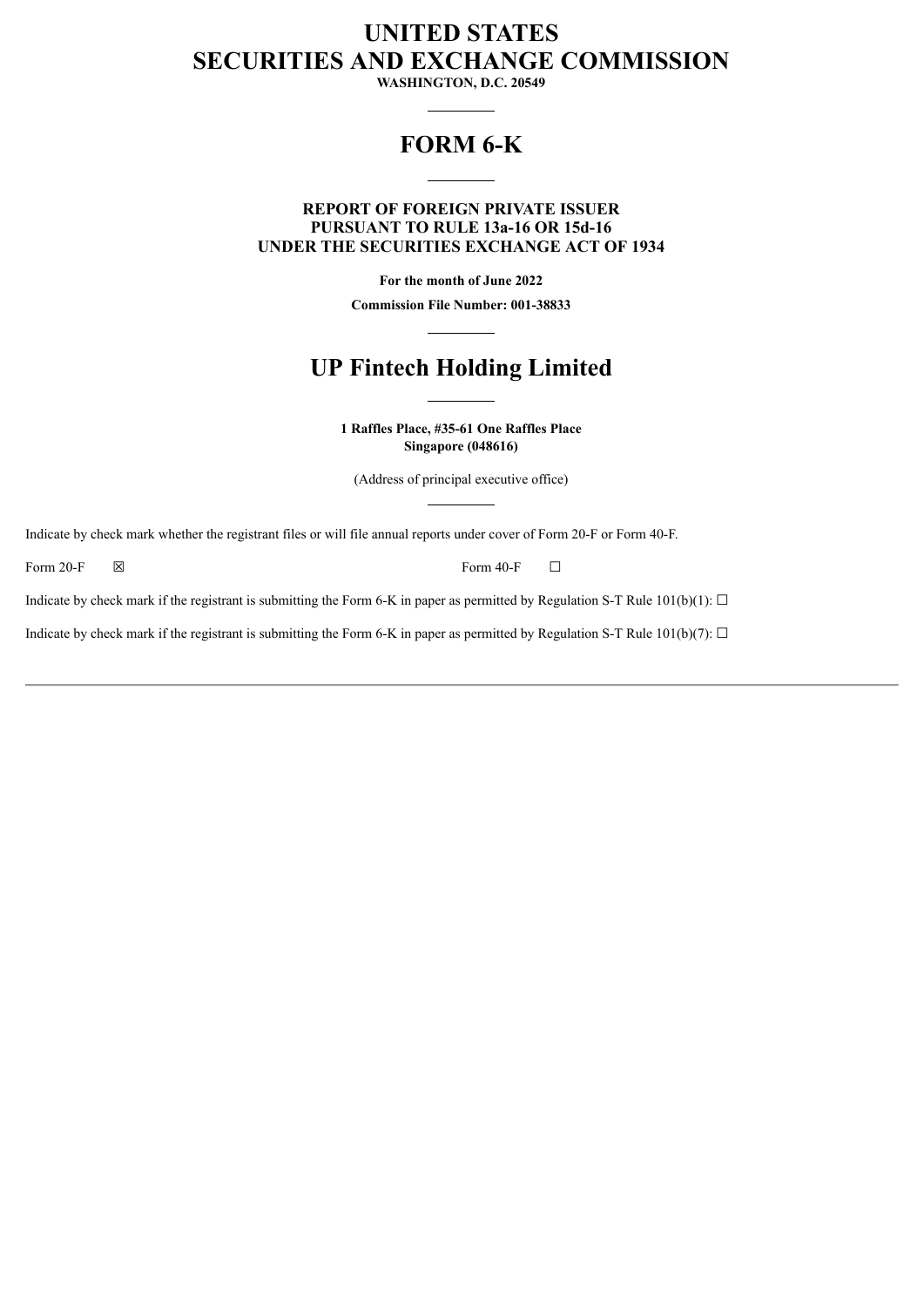#### **SIGNATURE**

Pursuant to the requirements of the Securities Exchange Act of 1934, the registrant has duly caused this report to be signed on its behalf by the undersigned, thereunto duly authorized.

## **UP Fintech Holding Limited**

By: */s/ Tianhua Wu*

Name: Tianhua Wu Title: Chief Executive Officer and Director

Date: June 10, 2022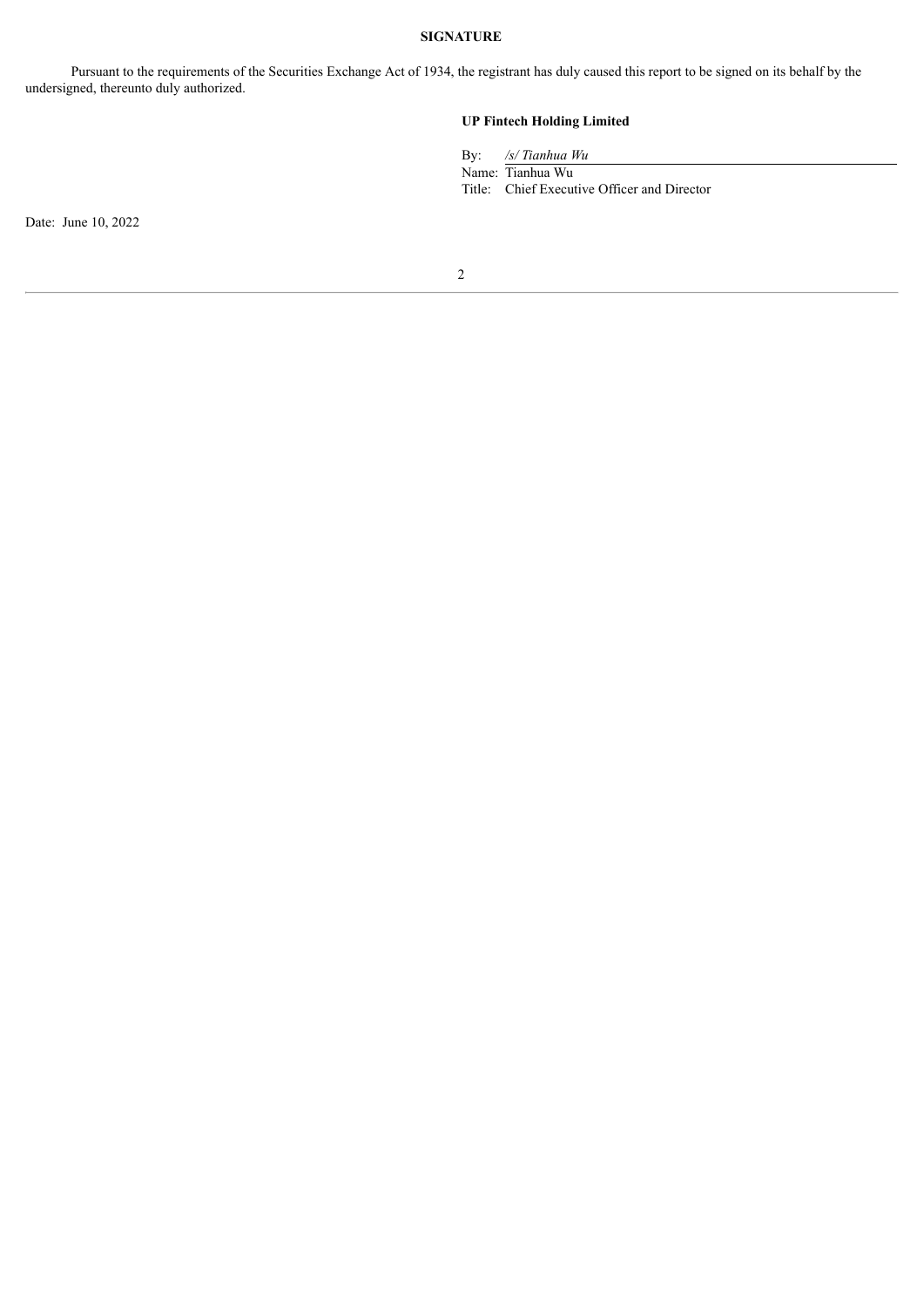99.1 Press [Release](#page-3-0) dated June 10, 2022

**Description**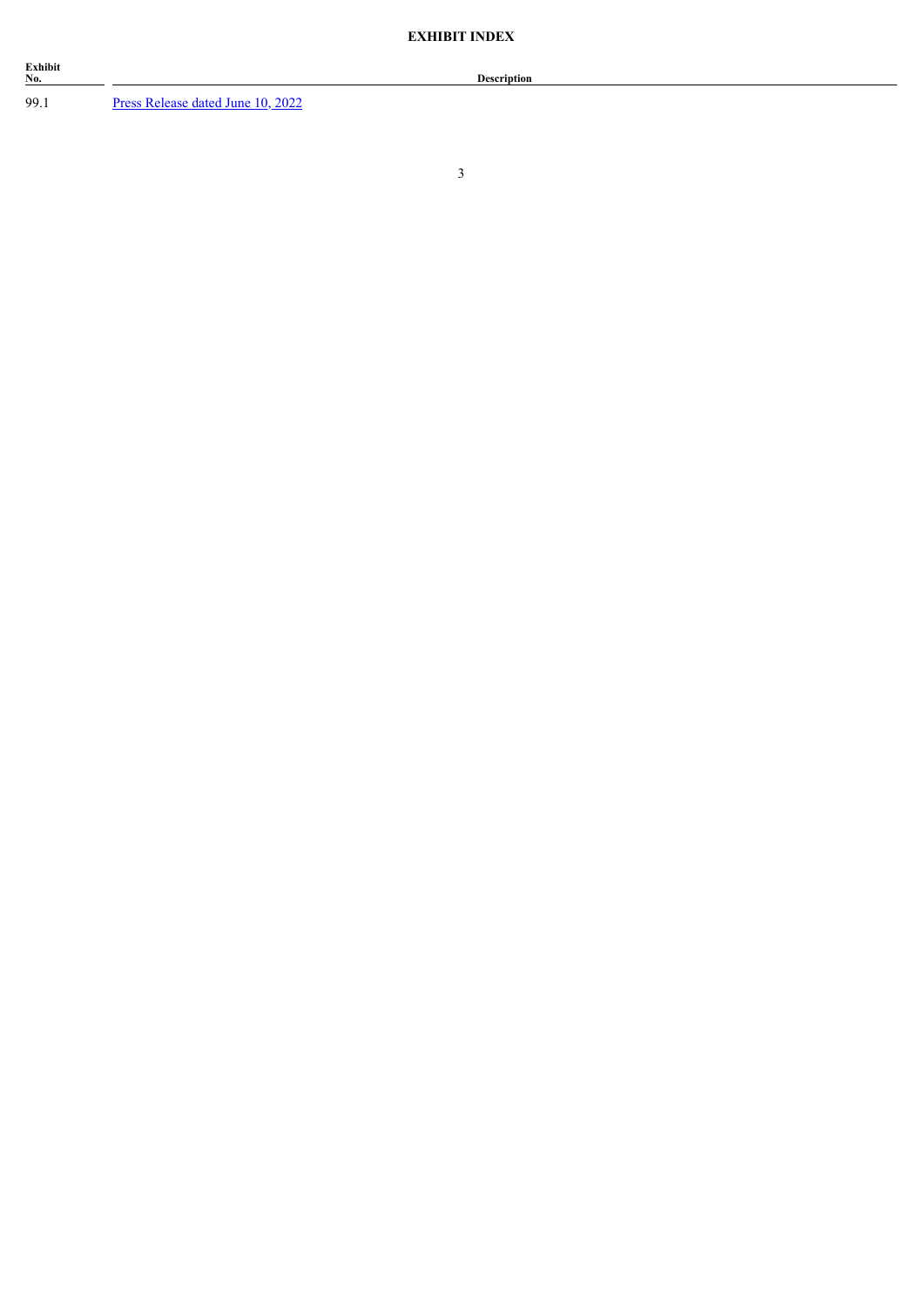#### **UP Fintech Holding Limited Reports Unaudited First Quarter 2022 Financial Results**

<span id="page-3-0"></span>Singapore, June 10, 2022 – UP Fintech Holding Limited (NASDAQ: TIGR) ("UP Fintech" or the "Company"), a leading online brokerage firm focusing on global investors, today announced its unaudited financial results for the first quarter ended March 31, 2022.

"The macro environment was more difficult in the first quarter versus a year ago, as investors were wary of geopolitical conflicts, high inflation in the U.S and Federal Reserve tightening", stated Mr. Wu Tianhua, CEO and Director of UP Fintech, "Total revenues were US\$52.6 million this quarter, decreased 35.2% year over year, primarily driven by a slowdown in trading commission and underwriting revenue, while interest income stayed flat thanks to the gradual buildup of self-clearing and securities lending business in the U.S. On a quarter over quarter basis, total trading volume increased by 6.0% with a moderate uptick in trading commissions."

We added 30,150 funded accounts this quarter, bringing total number of funded accounts to 703,500, an increase of 87.1% from the same quarter last year. Total client assets decreased year over year due to mark-to-market loss, but we saw strong net asset inflow of US\$3.5 billion this quarter, demonstrates user confidence in our platform even with increased market uncertainty.

We continued to invest in research and development to improve operational efficiency and to enhance user experience. In the first quarter, we started to self-clear Singapore equities, which will lower clearing and custodian cost for our Singapore users in the future. For U.S. securities, by the end of the first quarter, over 90% of cash equities and 70% of options contracts were already self-cleared through our U.S subsidiaries. We are also upgrading our Hong Kong infrastructure so we can start self clearing Hong Kong equities in the next few quarters.

Our corporate businesses continue to perform despite the weak market backdrop. We underwrote 7 U.S. IPOs in the first quarter, making us one of the most active underwriters for U.S equity issuance. We also added 25 ESOP clients in the first quarter and serve 338 ESOP clients in total as of March 31, 2022. In wealth management, we continued to add new funds to our Fund Mall to provide users with diversified investment options.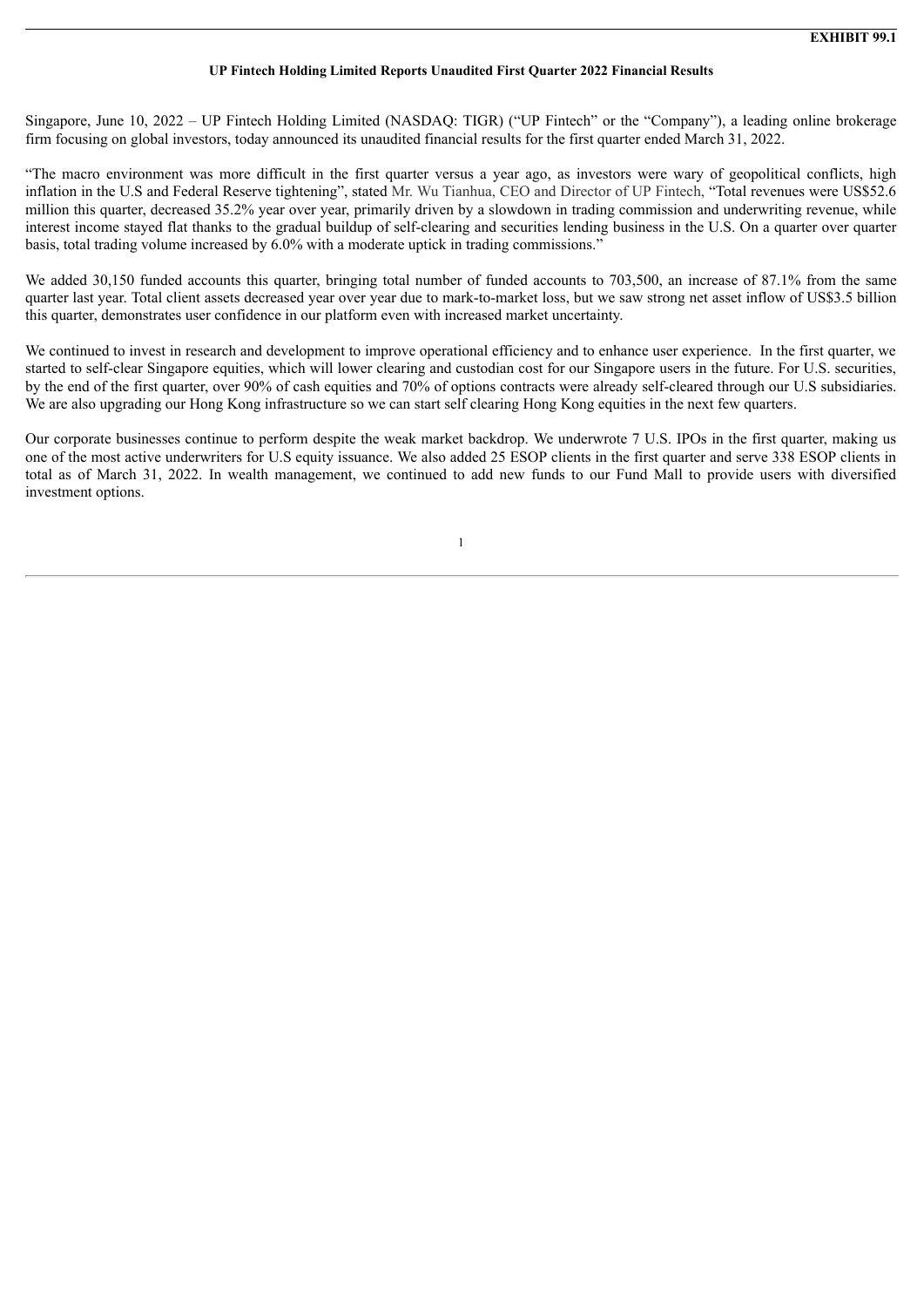## **Financial Highlights for First Quarter 2022**

- **Total revenues** decreased 35.2% year-over-year to US\$52.6 million.
- **Total net revenues** decreased 35.3% year-over-year to US\$49.0 million.
- **Net loss attributable to UP Fintech** was US\$5.9 million compared to a net income of US\$21.1 million in the same quarter of last

year. • **Non-GAAP net loss attributable to UP Fintech** was US\$1.9 million, compared to a non-GAAP net income of US\$23.5 million in the same quarter of last year. A reconciliation of non-GAAP financial metrics to the most comparable GAAP metrics is set forth below.

## **Operating Highlights for First Quarter 2022**

- **Total account balance** decreased 29.0% year-over-year to US\$15.2 billion.
	- **Total margin financing and securities lending balance** decreased 27.8% year-over-year to US\$1.7 billion.
- **Total number of customers with deposit** increased 87.1% year-over-year to 703,500.

## **Selected Operating Data for First Quarter 2022**

|                                                |           | As of and for the three months ended |           |  |  |
|------------------------------------------------|-----------|--------------------------------------|-----------|--|--|
|                                                | March 31, | December 31,                         | March 31, |  |  |
|                                                | 2021      | 2021                                 | 2022      |  |  |
| In 000's                                       |           |                                      |           |  |  |
| Number of customer accounts                    | 1,400.2   | 1,845.9                              | 1,896.2   |  |  |
| Number of customers with deposit               | 376.0     | 673.4                                | 703.5     |  |  |
| Number of options and futures contracts traded | 11,115.3  | 8,200.3                              | 8,420.4   |  |  |
| In USD millions                                |           |                                      |           |  |  |
| Trading volume                                 | 123,831.5 | 85,896.3                             | 91,016.9  |  |  |
| Trading volume of stocks <sup>1</sup>          | 60,919.2  | 33,302.9                             | 34,700.8  |  |  |
| Total account balance                          | 21,414.6  | 17.082.5                             | 15.210.3  |  |  |

<sup>1</sup> Refer to the disclosure under the heading "Changes of Operating Data Disclosure" below for a description of changes to how trading volume is presented compared to prior quarters.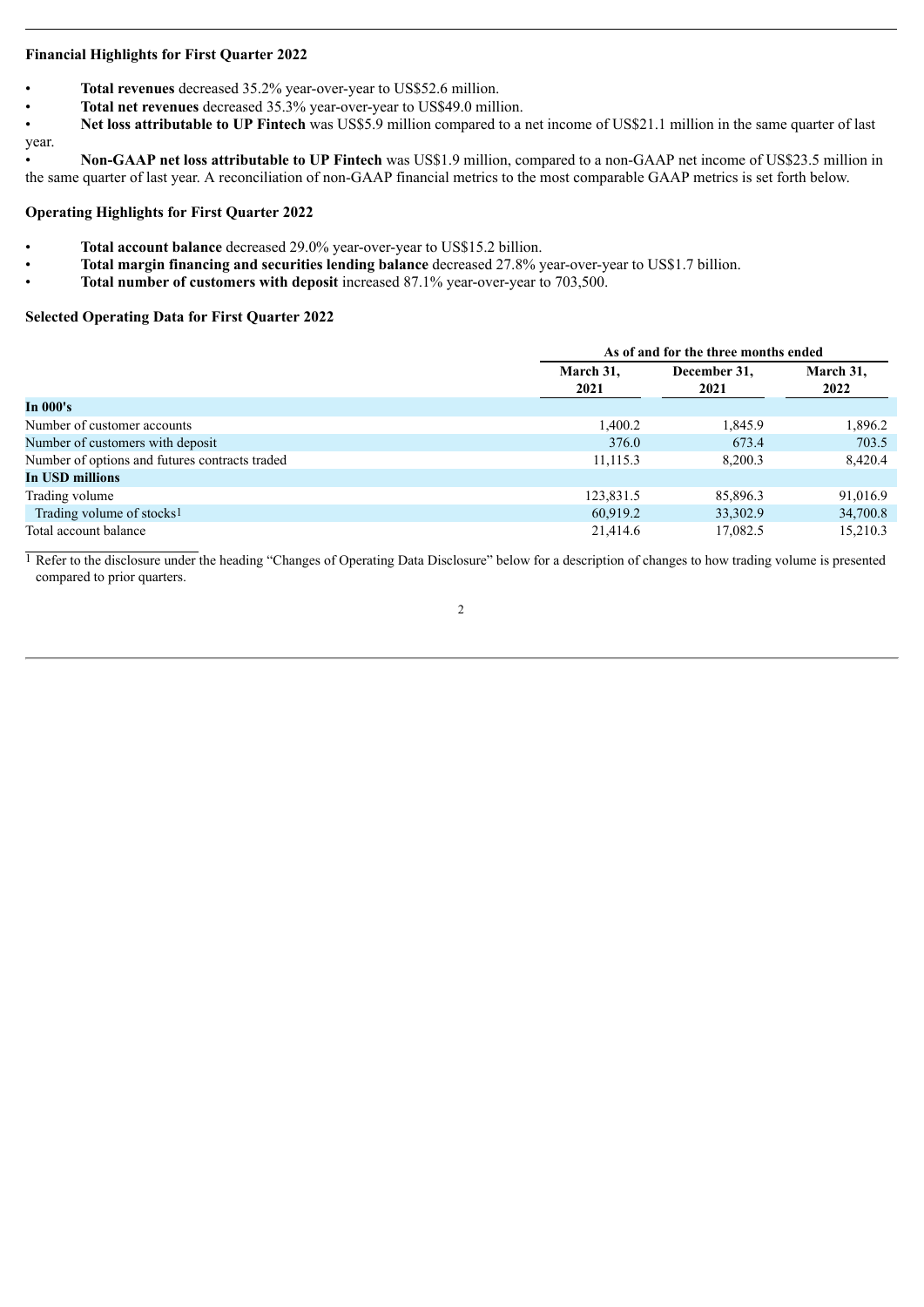#### **First Quarter 2022 Financial Results**

#### *REVENUES*

Total revenues were US\$52.6 million, a decrease of 35.2% from US\$81.3 million in the same quarter of last year.

Commissions were US\$30.5 million, a decrease of 42.4% from US\$52.9 million in same quarter of last year, due to a decrease in trading volume and market activities.

Financing service fees were US\$1.6 million, a decrease of 30.1% from US\$2.2 million in the same quarter of last year, primarily due to a decrease in margin financing and securities lending activities.

Interest income was US\$15.5 million, a slight decrease of 1.1% from US\$ 15.6 million in same period of last year.

Other revenues were US\$5.1 million, a decrease of 51.1% from US\$10.5 million in the same quarter of last year, primarily due to the slowdown in underwriting related business and currency exchange service.

Interest expense was US\$3.7 million, a decrease of 34.0% from US\$5.5 million in the same quarter of last year, primarily due to interest expense savings from self-clearing and a slowdown of Hong Kong IPO financing.

#### *OPERATING COSTS AND EXPENSES*

Total operating costs and expenses were US\$54.9 million, an increase of 17.6% from US\$46.7 million in the same quarter of last year.

Execution and clearing expenses were US\$4.5 million, a decrease of 45.1% from US\$8.2 million in the same quarter of last year due to selfclearing of US cash equities and lower trading volume.

Employee compensation and benefits expenses were US\$27.5 million, an increase of 66.9% from US\$16.5 million in the same quarter of last year, as we have added headcount last year to support overseas growth.

Occupancy, depreciation and amortization expenses were US\$2.0 million, an increase of 68.5% from US\$1.2 million in the same quarter last year due to increase in office space and relevant leasehold improvements.

Communication and market data expenses were US\$6.4 million, an increase of 61.1% from US\$4.0 million in the same quarter last year, in line with rapid user growth and expanded market data coverage.

Marketing and branding expenses were US\$10.0 million, a decrease of 22.2% from US\$12.8 million in the same quarter last year, as we slowed down marketing spending aimed at weaker market backdrop.

General and administrative expenses were US\$4.5 million, an increase of 12.2% from US\$4.1 million in the same quarter last year, primarily due to increased professional services expenses and general expenses resulting from business expansion.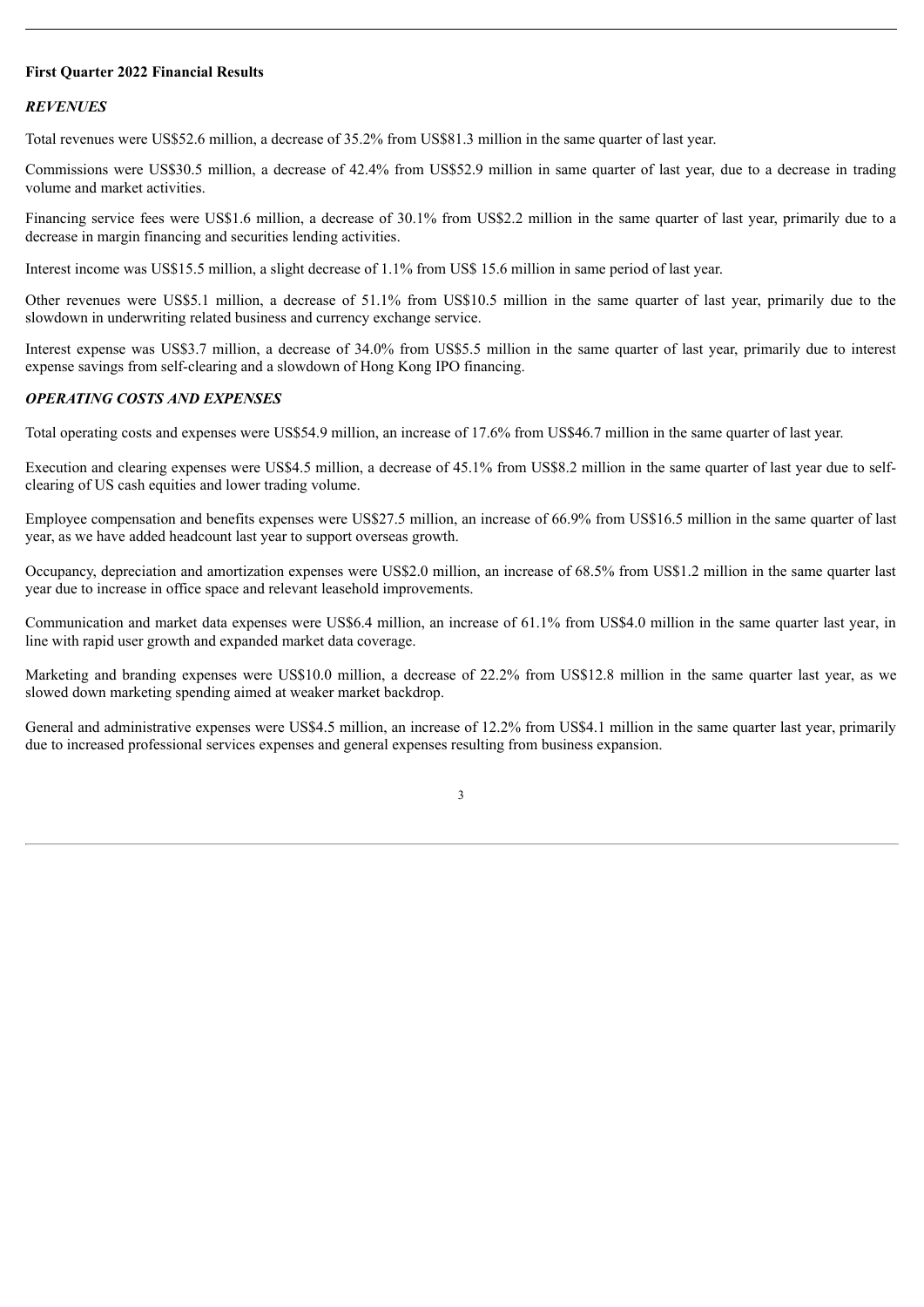## *NET LOSS/INCOME ATTRIBUTABLE TO UP FINTECH HOLDING LIMITED*

Net loss attributable to UP Fintech was US\$5.9 million, as compared to a net income of US\$21.1 million in the same quarter of last year. Net loss per ADS – diluted was US\$0.039, as compared to a net income per ADS – diluted of US\$0.143 in the same quarter of last year.

Non-GAAP net loss attributable to UP Fintech, which excludes share-based compensation, impairment loss from long-term investments and fair value change from convertible bonds, was US\$1.9 million, as compared to a US\$23.5 million non-GAAP net income attributable to UP Fintech in the same quarter of last year. Non-GAAP net loss per ADS – diluted was US\$0.013 as compared to a non-GAAP net income per ADS – diluted of US\$0.159 in the same quarter of last year.

For the first quarter of 2022, the Company's weighted average number of ADSs used in calculating non-GAAP net loss per ADS – diluted was 151,950,773. As of March 31, 2022, the Company had a total of 2,292,492,101 Class A and B ordinary shares outstanding, or the equivalent of 152,832,807 ADSs.

## *CERTAIN OTHER FINANCIAL ITEMS*

As of March 31, 2022, the Company's cash and cash equivalents and term deposits were US\$352.9 million, compared to US\$272.1 million as of December 31, 2021.

As of March 31, 2022, the allowance balance of receivables from customers was US\$0.7 million compared to US\$0.5 million as of December 31, 2021, which was due to an increase in our user base and stock price fluctuation.

#### **Changes of Operating Data Disclosure:**

For the purpose of providing more relevant information to facilitate investors' understanding of our business, the Company has determined to provide the number of contracts traded of options and futures on a quarterly basis starting from this quarter. Historically, the Company has disclosed total trading volume of stocks, options and futures (notional volume) on an aggregate basis. Beginning this quarter, the Company will be disclosing the trading volume of stocks on a stand-alone basis, and will disclose the number of contracts traded of options and futures. As a result of this change, our trading volume as reported for prior quarters will be retrospectively recast to represent trading volume of stocks on a stand-alone basis in addition to trading volume on an aggregate basis. The effect of this recast is illustrated in the table below:

|                                            |                   | As of and for the three months ended |                   |  |  |
|--------------------------------------------|-------------------|--------------------------------------|-------------------|--|--|
|                                            | March 31,<br>2021 | December 31,<br>2021                 | March 31,<br>2022 |  |  |
| In USD millions                            |                   |                                      |                   |  |  |
| Historic presentation: trading volume      | 123,831.5         | 85,896.3                             | 91,016.9          |  |  |
| New presentation: trading volume of stocks | 60.919.2          | 33,302.9                             | 34,700.8          |  |  |

We have adopted this change because our management has determined that the number of options and futures contracts traded is a more relevant metric for understanding and managing our business than the trading volume of options and futures presented on an aggregate basis with trading volume of stocks. In future disclosures of our earnings, we expect to report trading volume of stocks and the number of options and futures contracts traded in lieu of aggregate trading volume. This change did not affect previously disclosed operating data other than as described above.

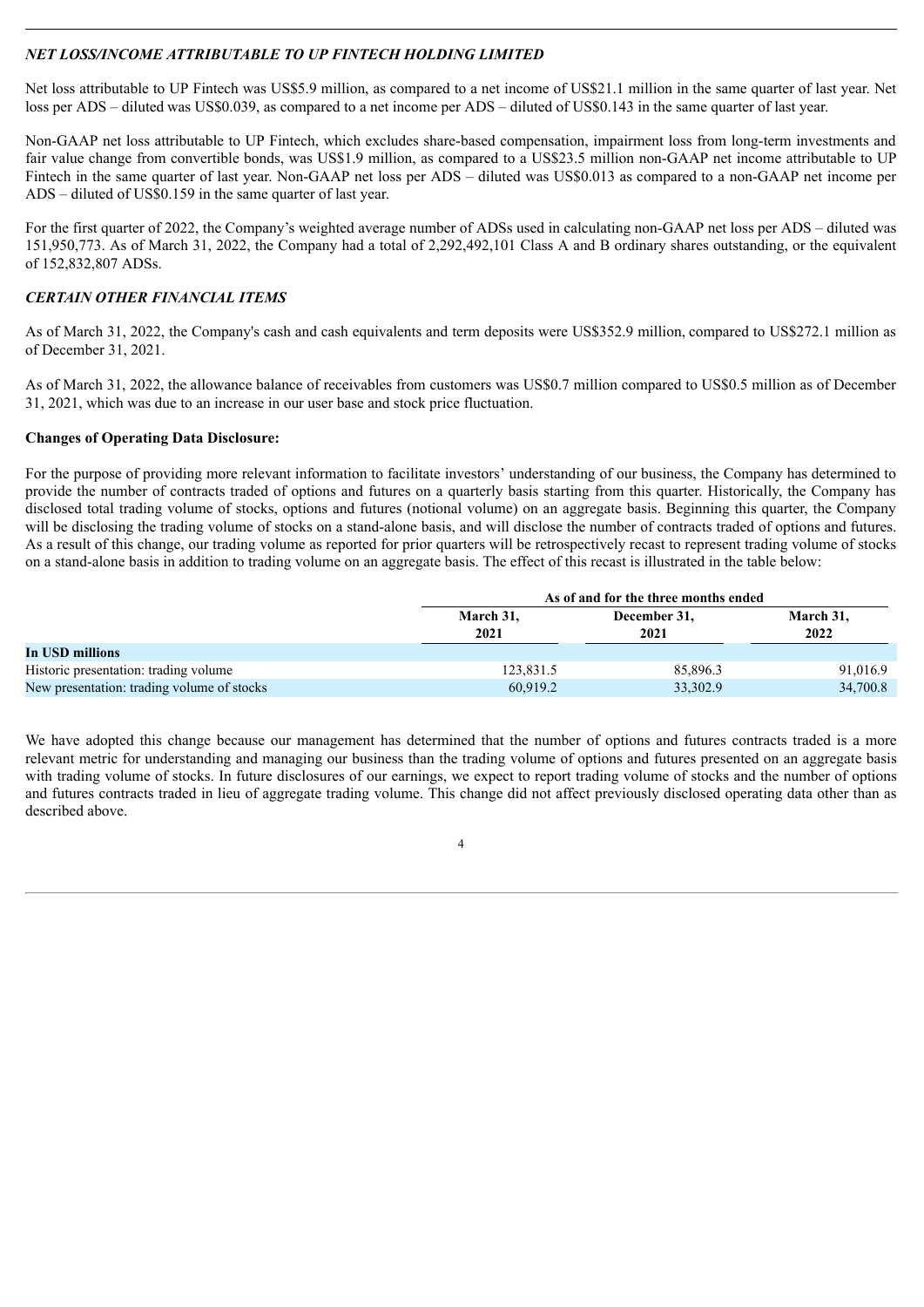## **Director Resignation:**

Mr. Lei Huang has tendered his resignation as a director of the Company, effective on June 9, 2022, due to personal reasons. Mr. Huang remains the CEO of US Tiger Securities Inc and TradeUP Securities, Inc. and he will focus on the Company's business operation in the U.S.A. His resignation did not result from any disagreement with the Company.

### **Conference Call Information:**

UP Fintech's management will hold an earnings conference call at 8:00 AM on June 10, 2022, U.S. Eastern Time (8:00 PM on June 10, 2022 Singapore/Hong Kong Time).

All participants wishing to attend the call must preregister online before they may receive the dial-in numbers. Preregistration may require a few minutes to complete.

**Preregistration Information:**

Participants may register for the conference call by navigating to:

http://apac.directeventreg.com/registration/event/2768763

Once preregistration has been complete, participants will receive dial-in numbers, direct event passcode, and registrant id. The conference ID: is 2768763

To join the conference, simply dial the number in the calendar invite you receive after preregistering, enter the passcode followed by your PIN, and you will join the conference instantly.

A telephone replay of the call will be available after the conclusion of the conference call through June 18, 2022. Dial-in numbers for the replay are as follows:

International: +61 2 90034211 Passcode: 2768763

A live and archived webcast of the conference call will be available at https://ir.itiger.com.

### **Use of Non-GAAP Financial Measures**

In evaluating our business, we consider and use non-GAAP net loss or income attributable to UP Fintech Holding Limited and non-GAAP net loss or income per ADS - diluted as supplemental measures to review and assess our operating performance. The presentation of the non-GAAP financial measures is not intended to be considered in isolation or as a substitute for the financial information prepared and presented in accordance with the United States Generally Accepted Accounting Principles ("U.S. GAAP"). We define non-GAAP net loss or income attributable to UP Fintech Holding Limited as net loss or income attributable to UP Fintech Holding Limited excluding share-based compensation, impairment loss from long-term investments and fair value change from convertible bonds. Non-GAAP net loss or income per ADS - diluted is non-GAAP net loss or income attributable to UP Fintech Holding Limited divided by the weighted average number of diluted ADSs.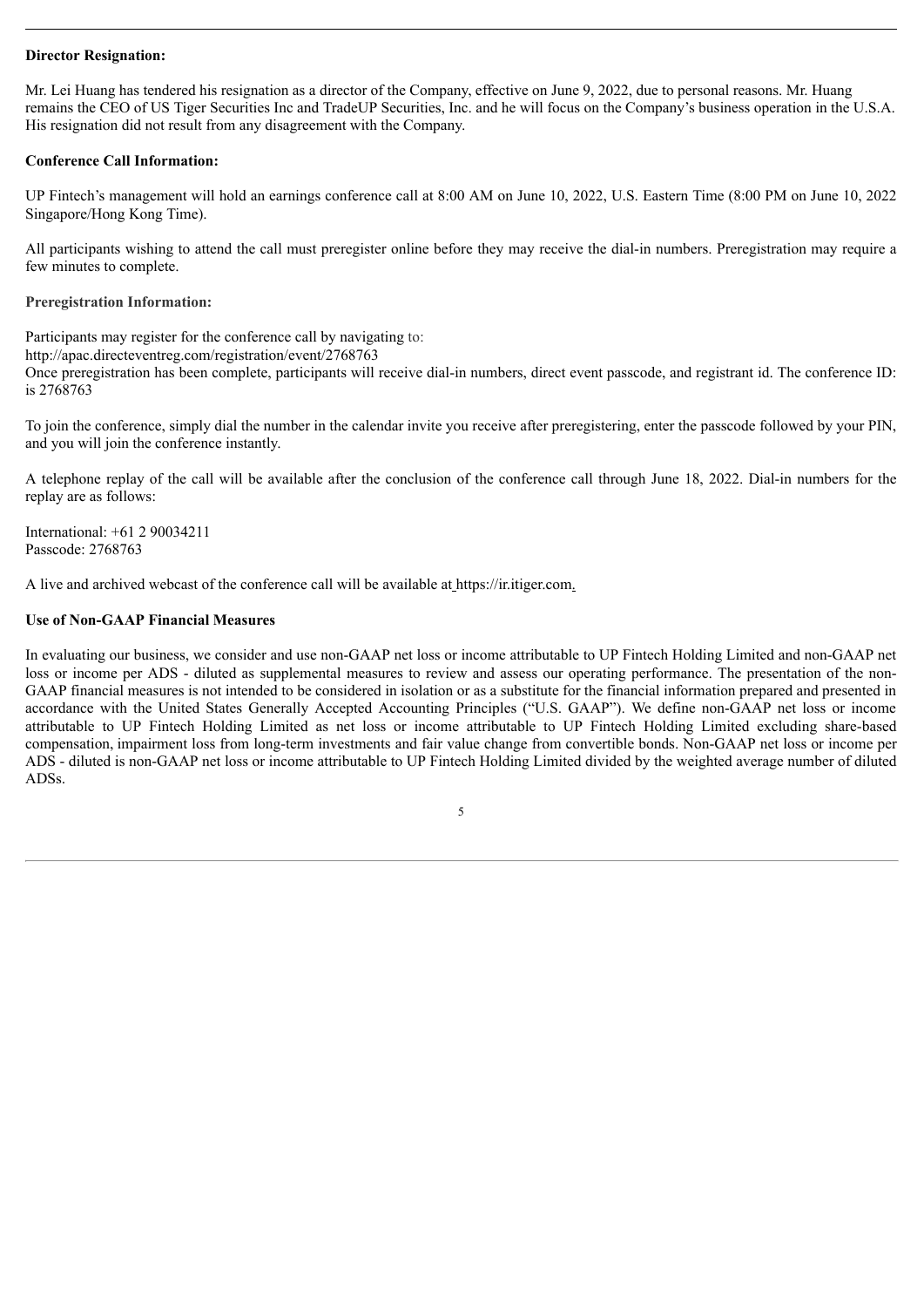We present these non-GAAP financial measures because they are used by our management to evaluate our operating performance and formulate business plans. Non-GAAP net loss or income attributable to UP Fintech Holding Limited enables our management to assess our operating results without considering the impact of share-based compensation, impairment loss from long-term investments and fair value change from convertible bonds. We also believe that the use of these non-GAAP financial measures facilitates investors' assessment of our operating performance.

These non-GAAP financial measures are not defined under U.S. GAAP and are not presented in accordance with U.S. GAAP. These non-GAAP financial measures have limitations as an analytical tool. One of the key limitations of using these non-GAAP financial measures is that they do not reflect all items of income and expenses that affect our operations. Share-based compensation, impairment loss from longterm investments and fair value change from convertible bonds have been and may continue to be incurred in our business and are not reflected in the presentation of non-GAAP net loss or income attributable to UP Fintech Holding Limited. Further, these non-GAAP financial measures may differ from the non-GAAP financial information used by other companies, including peer companies, and therefore their comparability may be limited.

These non-GAAP financial measures should not be considered in isolation or construed as alternatives to total operating expenses, net loss or income attributable to UP Fintech Holding Limited or any other measure of performance or as an indicator of our operating performance. Investors are encouraged to review these historical non-GAAP financial measures in light of the most directly comparable GAAP measures. These non-GAAP financial measures presented here may not be comparable to similarly titled measures presented by other companies. Other companies may calculate similarly titled measures differently, limiting the usefulness of such measures when analyzing our data comparatively. We encourage investors and others to review our financial information in its entirety and not rely on a single financial measure.

#### **About UP Fintech Holding Limited**

UP Fintech Holding Limited is a leading online brokerage firm focusing on global investors. The Company's proprietary mobile and online trading platform enables investors to trade in equities and other financial instruments on multiple exchanges around the world. The Company offers innovative products and services as well as a superior user experience to customers through its "mobile first" strategy, which enables it to better serve and retain current customers as well as attract new ones. The Company offers customers comprehensive brokerage and valueadded services, including trade order placement and execution, margin financing, IPO subscription, ESOP management, investor education, community discussion and customer support. The Company's proprietary infrastructure and advanced technology are able to support trades across multiple currencies, multiple markets, multiple products, multiple execution venues and multiple clearinghouses.

For more information on the Company, please visit: https://ir.itiger.com.

#### **Safe Harbor Statement**

This announcement contains forward−looking statements. These statements are made under the "safe harbor" provisions of the U.S. Private Securities Litigation Reform Act of 1995. These forward−looking statements can be identified by terminology such as "may," "might," "aim," "likely to," "will," "expects," "anticipates," "future," "intends," "plans," "believes," "estimates" and similar statements or expressions. Among other statements, the business outlook and quotations from management in this announcement, as well as the Company's strategic and operational plans, contain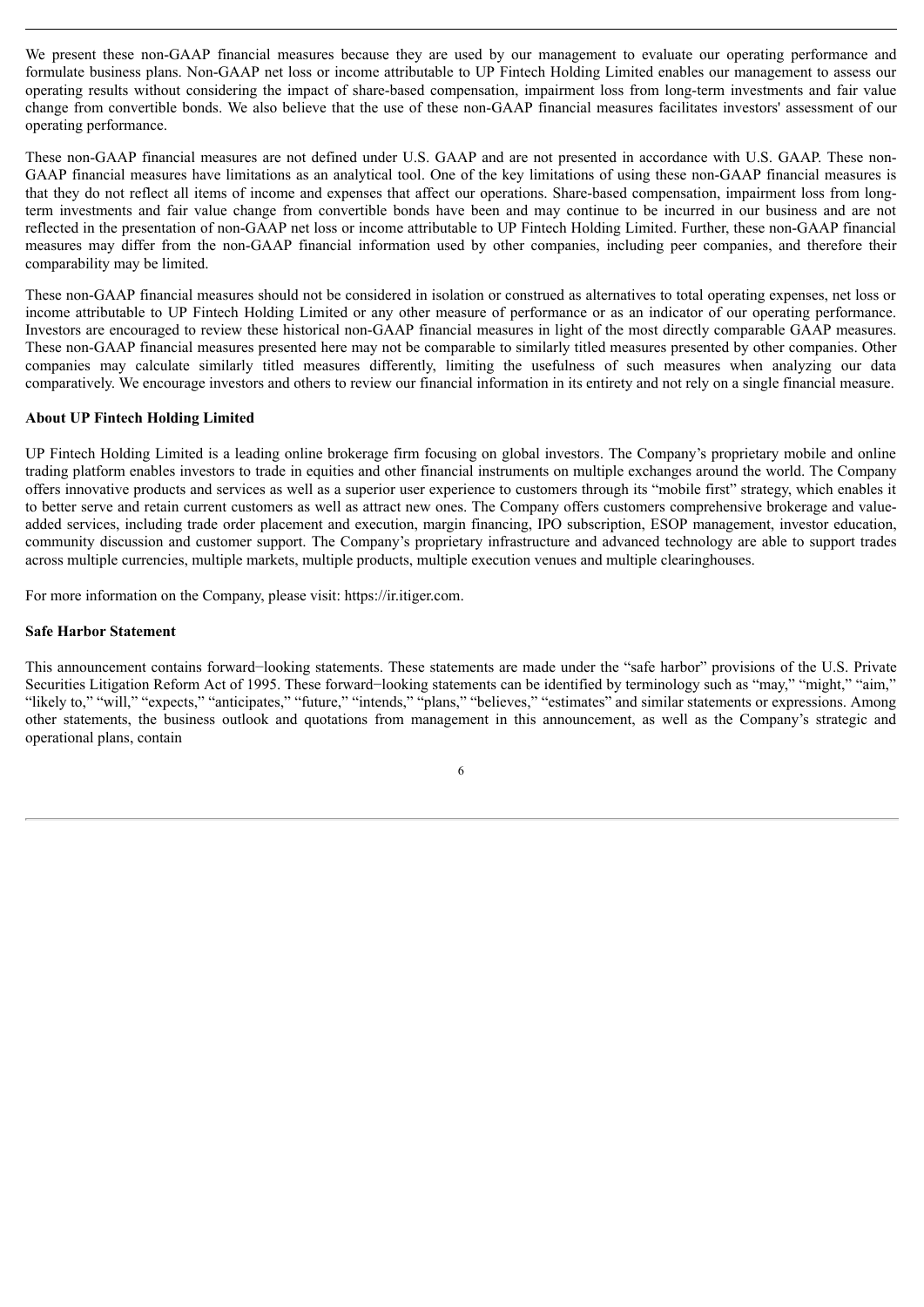forward−looking statements. The Company may also make written or oral forward−looking statements in its periodic reports to the U.S. Securities and Exchange Commission ("SEC") on Forms 20−F and 6−K, in its annual report to shareholders, in press releases and other written materials and in oral statements made by its officers, directors or employees to third parties, including the earnings conference call. Statements that are not historical facts, including statements about the Company's beliefs and expectations, are forward−looking statements. Forward−looking statements involve inherent risks and uncertainties. A number of factors could cause actual results to differ materially from those contained in any forward−looking statement, including but not limited to the following: the cooperation with Interactive Brokers LLC and Xiaomi Corporation and its affiliates; the Company's ability to effectively implement its growth strategies; trends and competition in global financial markets; changes in the Company's revenues and certain cost or expense accounting policies; the effects of the global COVID-19 pandemic; and governmental policies and regulations affecting the Company's industry and general economic conditions in China, Singapore and other countries. Further information regarding these and other risks is included in the Company's filings with the SEC, including the Company's annual report on Form 20-F filed with the SEC on April 28, 2022. All information provided in this press release and in the attachments is as of the date of this press release, and the Company undertakes no obligation to update any forward-looking statement, except as required under applicable law. Further information regarding these and other risks is included in the Company's filings with the SEC.

7

#### **For investor and media inquiries please contact:**

**Investor Relations Contact** UP Fintech Holding Limited Email: ir@itiger.com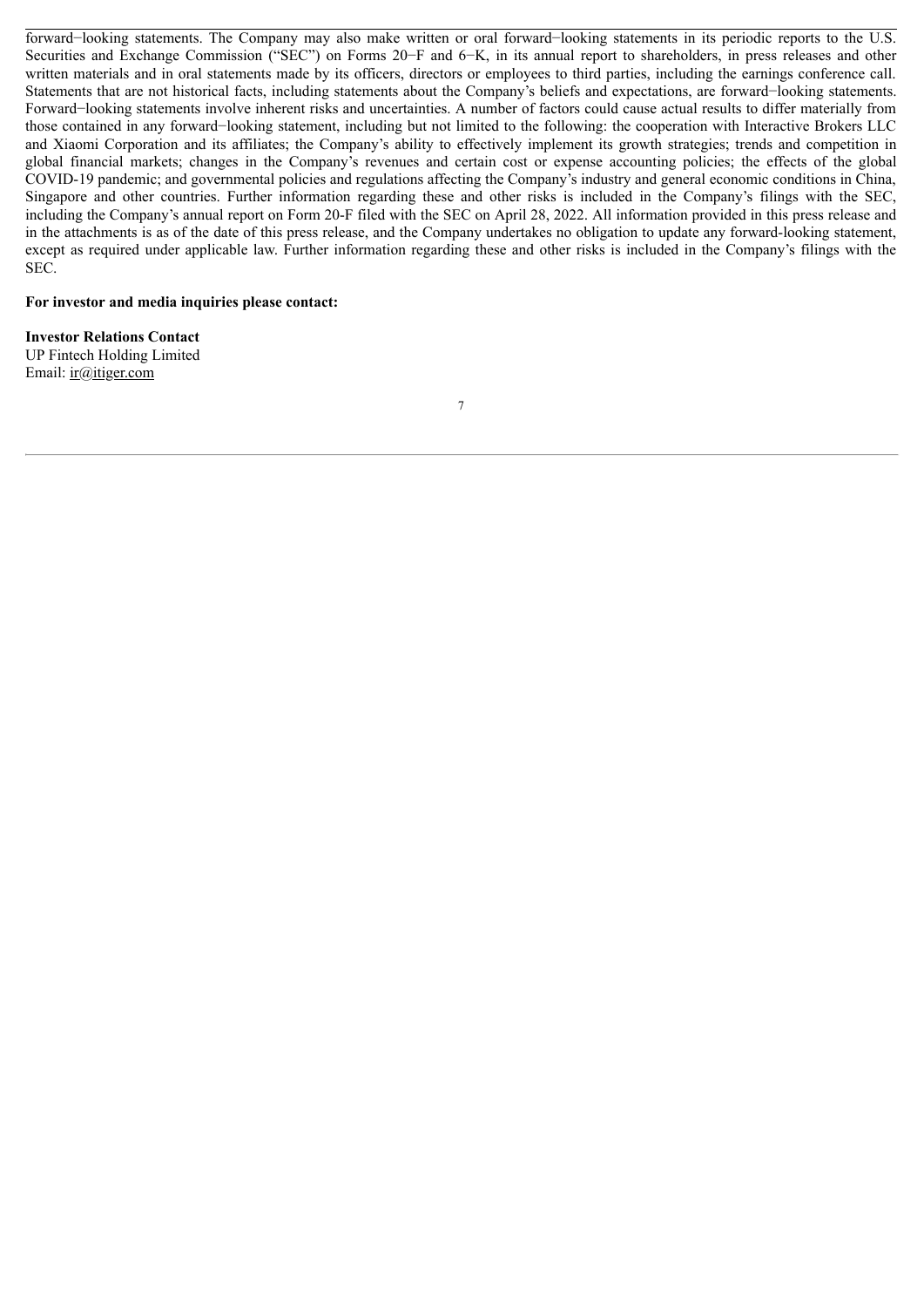## **UP FINTECH HOLDING LIMITED UNAUDITED CONDENSED CONSOLIDATED BALANCE SHEETS (All amounts in U.S. dollars ("US\$"))**

|                                                                 | As of<br>December 31,<br>2021<br>US\$ | As of<br>March 31,<br>2022<br>US\$ |
|-----------------------------------------------------------------|---------------------------------------|------------------------------------|
| <b>Assets:</b>                                                  |                                       |                                    |
| Cash and cash equivalents                                       | 269,057,708                           | 349,805,441                        |
| Cash-segregated for regulatory purpose                          | 1,431,827,247                         | 1,772,966,318                      |
| Term deposits                                                   | 3,044,461                             | 3,054,318                          |
| Receivables from customers (net of allowance of US\$518,741 and |                                       |                                    |
| US\$675,034 as of December 31, 2021 and March 31, 2022)         | 664, 657, 453                         | 613,202,051                        |
| Receivables from brokers, dealers, and clearing organizations:  |                                       |                                    |
| Related parties                                                 | 804,639,024                           |                                    |
| Others                                                          | 75, 143, 153                          | 825,960,699                        |
| Financial instruments held, at fair value                       | 3,902,987                             | 5,626,713                          |
| Prepaid expenses and other current assets                       | 16,051,623                            | 15,508,929                         |
| Amounts due from related parties                                | 2,947,871                             | 5, 141, 174                        |
| <b>Total current assets</b>                                     | 3,271,271,527                         | 3,591,265,643                      |
| <b>Non-current assets:</b>                                      |                                       |                                    |
| Right-of-use assets                                             | 6,613,520                             | 5,537,458                          |
| Property, equipment and intangible assets, net                  | 14,031,652                            | 13,940,530                         |
| Goodwill                                                        | 2,492,668                             | 2,492,668                          |
| Long-term investments                                           | 9,777,844                             | 8,839,312                          |
| Other non-current assets                                        | 4,973,085                             | 4,001,683                          |
| Deferred tax assets                                             | 12,258,360                            | 14,050,854                         |
| <b>Total non-current assets</b>                                 | 50,147,129                            | 48,862,505                         |
| <b>Total assets</b>                                             | 3,321,418,656                         | 3,640,128,148                      |
| <b>Current liabilities:</b>                                     |                                       |                                    |
| Payables to customers                                           | 2,509,492,814                         | 2,823,156,568                      |
| Payables to brokers, dealers and clearing organizations:        |                                       |                                    |
| Related parties                                                 | 170,338,199                           |                                    |
| Others                                                          | 499,978                               | 175,904,744                        |
| Accrued expenses and other current liabilities                  | 33,746,177                            | 36,650,505                         |
| Deferred income-current                                         | 1,213,647                             | 1,191,515                          |
| Lease liabilities-current                                       | 2,610,041                             | 1,628,525                          |
| Amounts due to related parties                                  | 2,039,287                             | 1,662,927                          |
| <b>Total current liabilities</b>                                | 2,719,940,143                         | 3,040,194,784                      |
| Convertible bonds                                               |                                       |                                    |
| Related parties                                                 | 25,330,766                            |                                    |
| Others                                                          | 123,510,910                           | 152,454,838                        |
| Deferred income-non-current                                     | 1,382,091                             | 1,088,225                          |
| Lease liabilities- non-current                                  | 3,092,913                             | 2,923,316                          |
| Deferred tax liabilities                                        | 1,535,965                             | 1,474,786                          |
| <b>Total liabilities</b>                                        | 2,874,792,788                         | 3,198,135,949                      |
| Shareholders' equity:                                           |                                       |                                    |
| Class A ordinary shares                                         | 20,599                                | 21,948                             |
| Class B ordinary shares                                         | 2,221                                 | 976                                |
| Additional paid-in capital                                      | 484,335,291                           | 484,694,547                        |
| Statutory reserve                                               | 3,562,888                             | 3,562,888                          |
| Accumulated deficit                                             | (45, 788, 131)                        | (51, 508, 913)                     |
| Treasury stock                                                  | (2,172,819)                           | (2,172,819)                        |
| Accumulated other comprehensive income                          | 6,665,819                             | 7,393,572                          |
| Total shareholders' equity                                      | 446,625,868                           | 441,992,199                        |
|                                                                 |                                       |                                    |
| Total liabilities and shareholders' equity                      | 3,321,418,656                         | 3,640,128,148                      |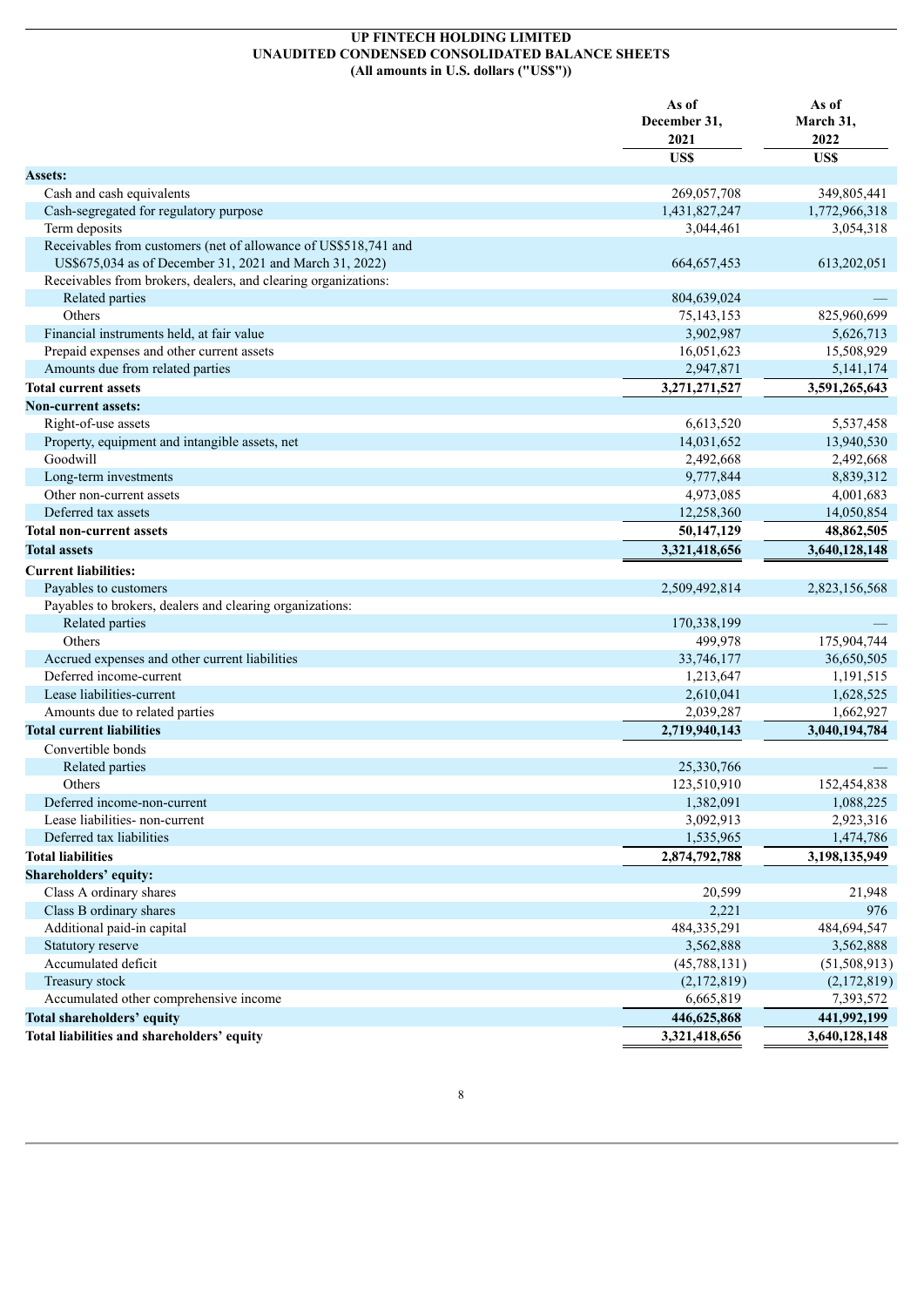#### **UP FINTECH HOLDING LIMITED UNAUDITED CONDENSED CONSOLIDATED STATEMENTS OF COMPREHENSIVE INCOME/(LOSS)** (All amounts in U.S. dollars ("US\$"), except for number of shares (or ADSs) and per share (or ADS) data)

|                                                                                                                     |                   | For the three months ended |                   |  |  |
|---------------------------------------------------------------------------------------------------------------------|-------------------|----------------------------|-------------------|--|--|
|                                                                                                                     | March 31.<br>2021 | December 31.<br>2021       | March 31,<br>2022 |  |  |
|                                                                                                                     | <b>USS</b>        | <b>USS</b>                 | <b>USS</b>        |  |  |
| Revenues(a):                                                                                                        |                   |                            |                   |  |  |
| Commissions                                                                                                         | 52,894,103        | 29,859,784                 | 30,470,318        |  |  |
| Interest related income                                                                                             |                   |                            |                   |  |  |
| Financing service fees                                                                                              | 2,239,870         | 2,281,978                  | 1,566,458         |  |  |
| Interest income                                                                                                     | 15,631,913        | 20,267,624                 | 15,456,486        |  |  |
| Other revenues                                                                                                      | 10,511,488        | 9,785,272                  | 5,135,441         |  |  |
| <b>Total revenues</b>                                                                                               | 81,277,374        | 62,194,658                 | 52,628,703        |  |  |
| Interest expense(a)                                                                                                 | (5,532,690)       | (3,831,380)                | (3,650,690)       |  |  |
| <b>Total Net Revenues</b>                                                                                           | 75,744,684        | 58, 363, 278               | 48,978,013        |  |  |
| Operating costs and expenses:                                                                                       |                   |                            |                   |  |  |
| Execution and clearing(a)                                                                                           | (8,213,722)       | (6,868,211)                | (4,508,760)       |  |  |
| Employee compensation and benefits                                                                                  | (16, 462, 536)    | (28, 366, 044)             | (27, 475, 391)    |  |  |
| Occupancy, depreciation and amortization                                                                            | (1,215,248)       | (1,800,886)                | (2,047,168)       |  |  |
| Communication and market data(a)                                                                                    | (3,953,961)       | (7,733,877)                | (6,369,107)       |  |  |
| Marketing and branding                                                                                              | (12,803,374)      | (11, 594, 222)             | (9,956,833)       |  |  |
| General and administrative                                                                                          | (4,051,434)       | (8,527,769)                | (4,547,384)       |  |  |
| <b>Total operating costs and expenses</b>                                                                           | (46,700,275)      | (64,891,009)               | (54,904,643)      |  |  |
| Other income (expense):                                                                                             |                   |                            |                   |  |  |
| Others, net                                                                                                         | (964, 699)        | 195,214                    | (425, 643)        |  |  |
| Income (loss) before income tax                                                                                     | 28,079,710        | (6,332,517)                | (6,352,273)       |  |  |
| Income tax (expenses) benefits                                                                                      | (7,023,382)       | 953,401                    | 473,690           |  |  |
| Net income (loss)                                                                                                   | 21,056,328        | (5,379,116)                | (5,878,583)       |  |  |
| Net income (loss) attributable to UP Fintech Holding Limited                                                        | 21,056,328        | (5,379,116)                | (5,878,583)       |  |  |
| Other comprehensive (loss) income, net of tax:                                                                      |                   |                            |                   |  |  |
| Unrealized loss on available-for-sale investments                                                                   |                   |                            | (265, 687)        |  |  |
| Changes in cumulative foreign currency translation adjustment                                                       | (235, 850)        | 1,519,564                  | 993,440           |  |  |
| <b>Total Comprehensive income (loss)</b>                                                                            | 20,820,478        | (3,859,552)                | (5, 150, 830)     |  |  |
|                                                                                                                     |                   |                            |                   |  |  |
| Net income (loss) per ordinary share:<br><b>Basic</b>                                                               |                   |                            |                   |  |  |
| Diluted                                                                                                             | 0.010<br>0.010    | (0.002)                    | (0.003)           |  |  |
|                                                                                                                     |                   | (0.002)                    | (0.003)           |  |  |
| Net income (loss) per ADS (1 ADS represents 15 Class A ordinary shares):<br><b>Basic</b>                            | 0.148             | (0.036)                    | (0.039)           |  |  |
| <b>Diluted</b>                                                                                                      | 0.143             | (0.036)                    | (0.039)           |  |  |
| Weighted average number of ordinary shares used in calculating net income (loss)                                    |                   |                            |                   |  |  |
| per ordinary share:                                                                                                 |                   |                            |                   |  |  |
| <b>Basic</b>                                                                                                        | 2,128,130,208     | 2,266,866,528              | 2,279,261,602     |  |  |
| Diluted                                                                                                             | 2.210.465.791     | 2,266,866,528              | 2,279,261,602     |  |  |
| (a) Includes the following revenues, easts and expenses resulting from transactions with related parties as follow: |                   |                            |                   |  |  |

(a) Includes the following revenues, costs and expenses resulting from transactions with related parties as follow: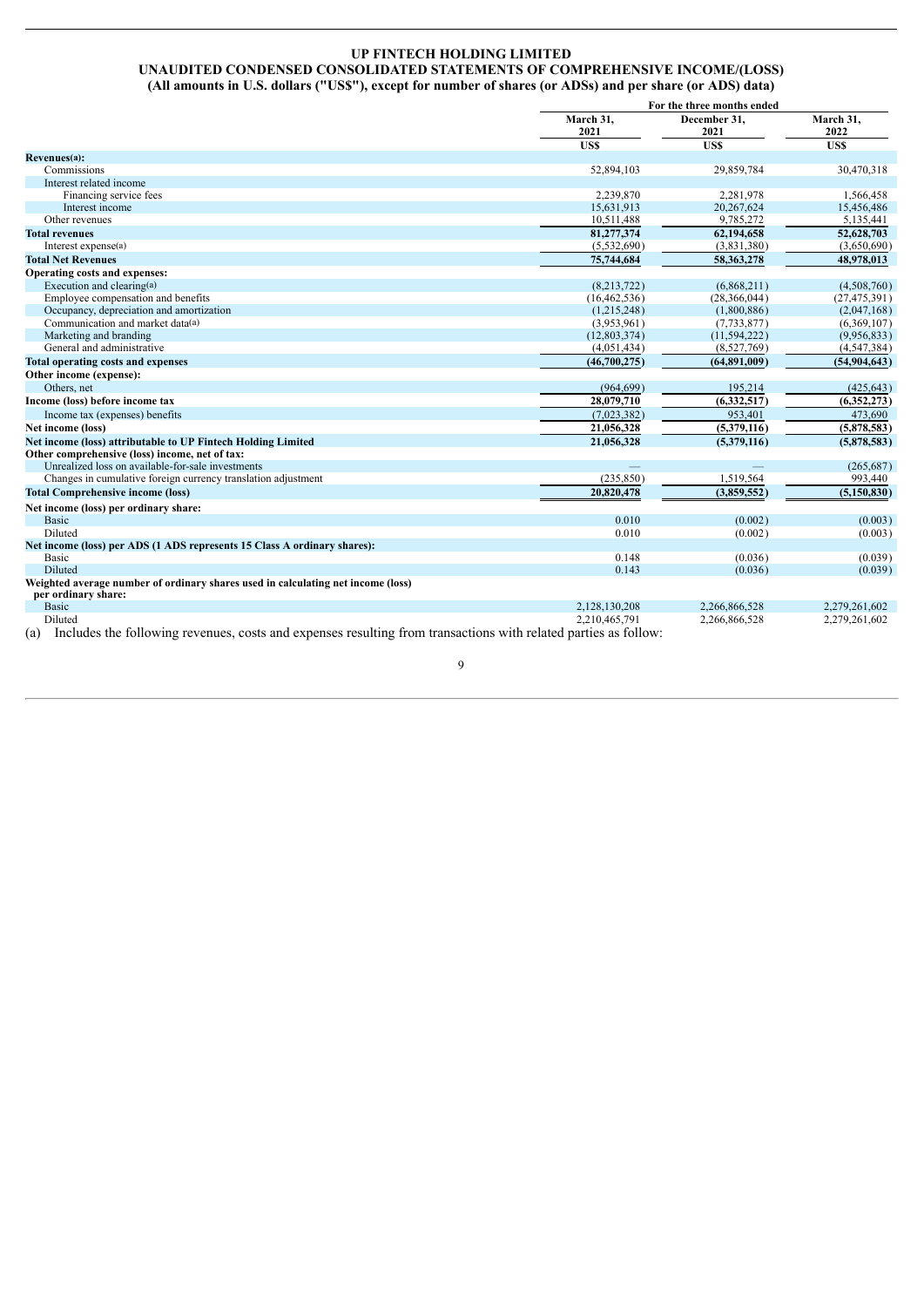|                               |                   | For the three months ended |                   |  |  |
|-------------------------------|-------------------|----------------------------|-------------------|--|--|
|                               | March 31,<br>2021 | December 31,<br>2021       | March 31,<br>2022 |  |  |
|                               | US\$              | US\$                       | US\$              |  |  |
| Revenues:                     |                   |                            |                   |  |  |
| Commissions                   | 13,334,528        | 4,865,912                  | 3,986,037         |  |  |
| Interest related income       |                   |                            |                   |  |  |
| Financing service fees        | 2,239,870         | 2,281,978                  | 1,329,490         |  |  |
| Interest income               | 9,281,680         | 6,696,241                  | 4,692,011         |  |  |
| Other revenues                | 5,957,010         | 2,847,951                  | 1,805,126         |  |  |
| Interest expense              | (4,259,765)       | (2,859,934)                | (2,056,556)       |  |  |
| Execution and clearing        | (5,908,113)       | (3,348,491)                | (1,751,505)       |  |  |
| Communication and market data |                   | (25,000)                   | (25,000)          |  |  |
|                               |                   |                            |                   |  |  |